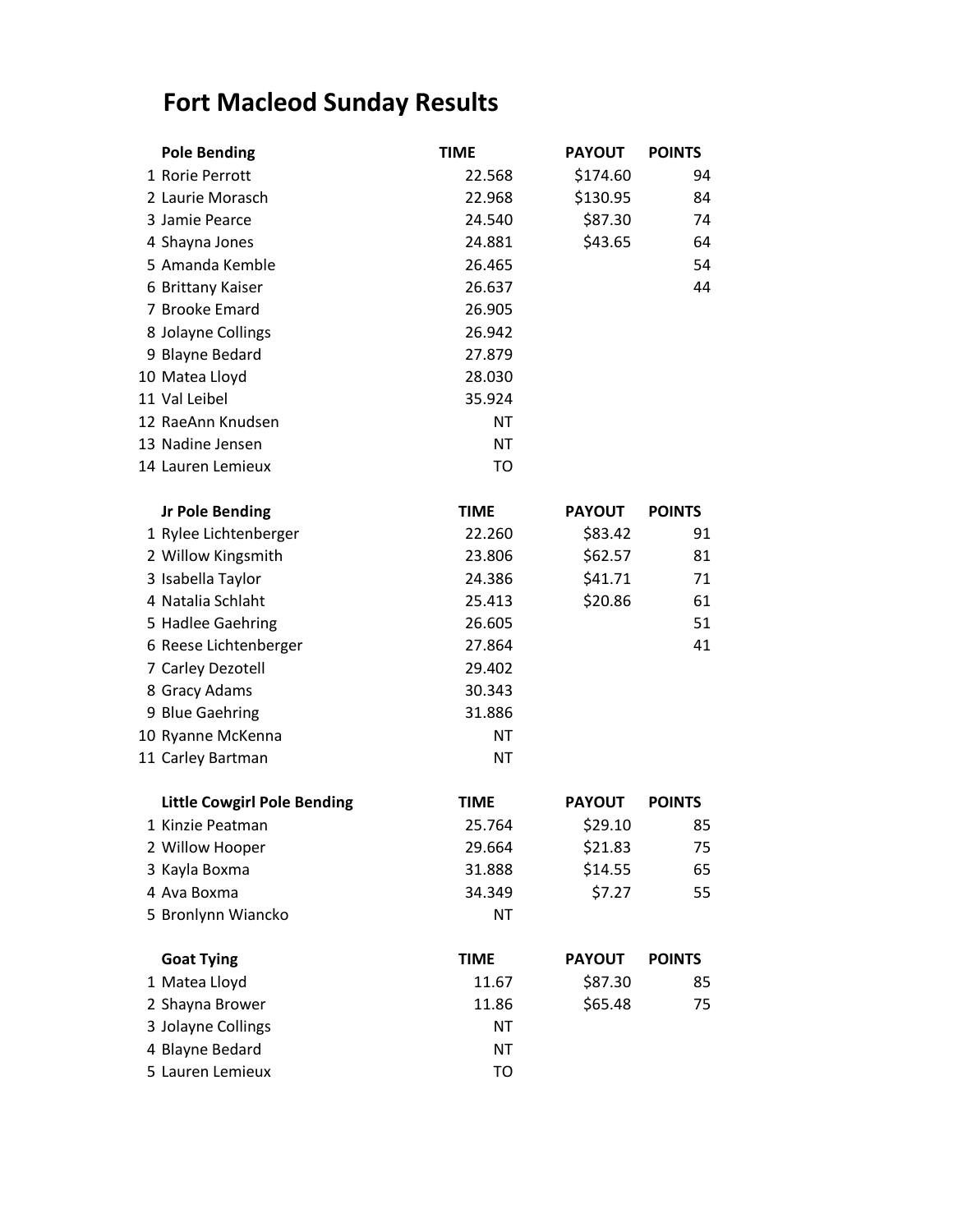| <b>Jr Goat Tying</b>               | <b>TIME</b>  | <b>PAYOUT</b> | <b>POINTS</b> |
|------------------------------------|--------------|---------------|---------------|
| 1 Rylee Lichtenberger              | 9.96         | \$65.96       | 88            |
| 2 Hadlee Gaehring                  | 11.47        | \$49.47       | 78            |
| 3 Willow Kingsmith                 | 13.54        | \$32.98       | 68            |
| 4 Blue Gaehring                    | 17.02        | \$16.49       | 58            |
| 5 Carley Bartman                   | 29.69        |               | 48            |
| 6 Gracy Adams                      | <b>NT</b>    |               |               |
| 7 Reese Lichtenberger              | <b>NT</b>    |               |               |
| 8 Ryanne McKenna                   | <b>NT</b>    |               |               |
| <b>Team Roping</b>                 | <b>TIME</b>  | <b>PAYOUT</b> | <b>POINTS</b> |
| 1 Pam Houze / Sue Wudrich          | 10.35        | \$189.88      | 103           |
| 2 Dana Cummings / Tanis Cross      | 11.49        | \$157.14      | 93            |
| 3 Dana Cummings / Nadine Jensen    | 14.39        | \$124.40      | 83            |
| 4 Rose Perozak / Nadine Jensen     | 15.60        | \$91.67       | 73            |
| 5 Brittany Kaiser / Katie Keates   | 18.89        | \$58.93       | 63            |
| 6 Tracey Matthews / Mandy Havin    | 19.89        | \$32.74       | 53            |
| 7 Jamie Pearce / Deb Hambling      | 20.78        |               | 43            |
| 8 Kathie McLean / Rose Lang        | 20.88        |               | 33            |
| 9 Jacky Lockhart / Pamela Vancuren | <b>NT</b>    |               |               |
| 10 Shawna Burton / Sue Wudrich     | <b>NT</b>    |               |               |
| 11 Peggy Monkman / Tanis Cross     | <b>NT</b>    |               |               |
| 12 Katie Keates / Priscilla Keates | <b>NT</b>    |               |               |
| 13 Jolayne Collings / Cyd Collings | <b>NT</b>    |               |               |
| 14 Matea Lloyd / Karen Lloyd       | ΝT           |               |               |
| 15 Pam Vancuren / Priscilla Keates | <b>NT</b>    |               |               |
| 16 Tracey Matthews / Shawna Burton | <b>NT</b>    |               |               |
| 17 Matea Lloyd / Cyd Collings      | <b>NT</b>    |               |               |
| 18 Lakota Bird / Reata Schlosser   | <b>NT</b>    |               |               |
| 19 Kathie McLean / Deb Hambling    | ΝT           |               |               |
| 20 Pam Houze / Karen Lloyd         | <b>NT</b>    |               |               |
| 21 Jacky Lockhart / Mandy Havin    | ΝT           |               |               |
| 22 Jamie Pearce / Rose Lang        | <b>NT</b>    |               |               |
| 23 Alisa Brace / Laurie Morasch    | <b>NT</b>    |               |               |
| 24 Shawna Burton / Brenda Knight   | <b>MED</b>   |               |               |
| <b>Cow Riding - Fort Macleod</b>   | <b>SCORE</b> | <b>PAYOUT</b> | <b>POINTS</b> |
| 1 Piper Custead                    | 64           | \$97.00       | 86            |
| 2 Hannah Leipert                   | 59           | \$72.75       | 76            |
| 3 Blayne Bedard                    | 56           | \$48.50       | 66            |
| 4 Blue Gaehring                    | <b>BO</b>    |               |               |
| 5 Bree Spencer                     | <b>BO</b>    |               |               |
| 6 Chelsey St Amour                 | <b>BO</b>    |               |               |
| 7 Tiara Thiessen                   | <b>MED</b>   |               |               |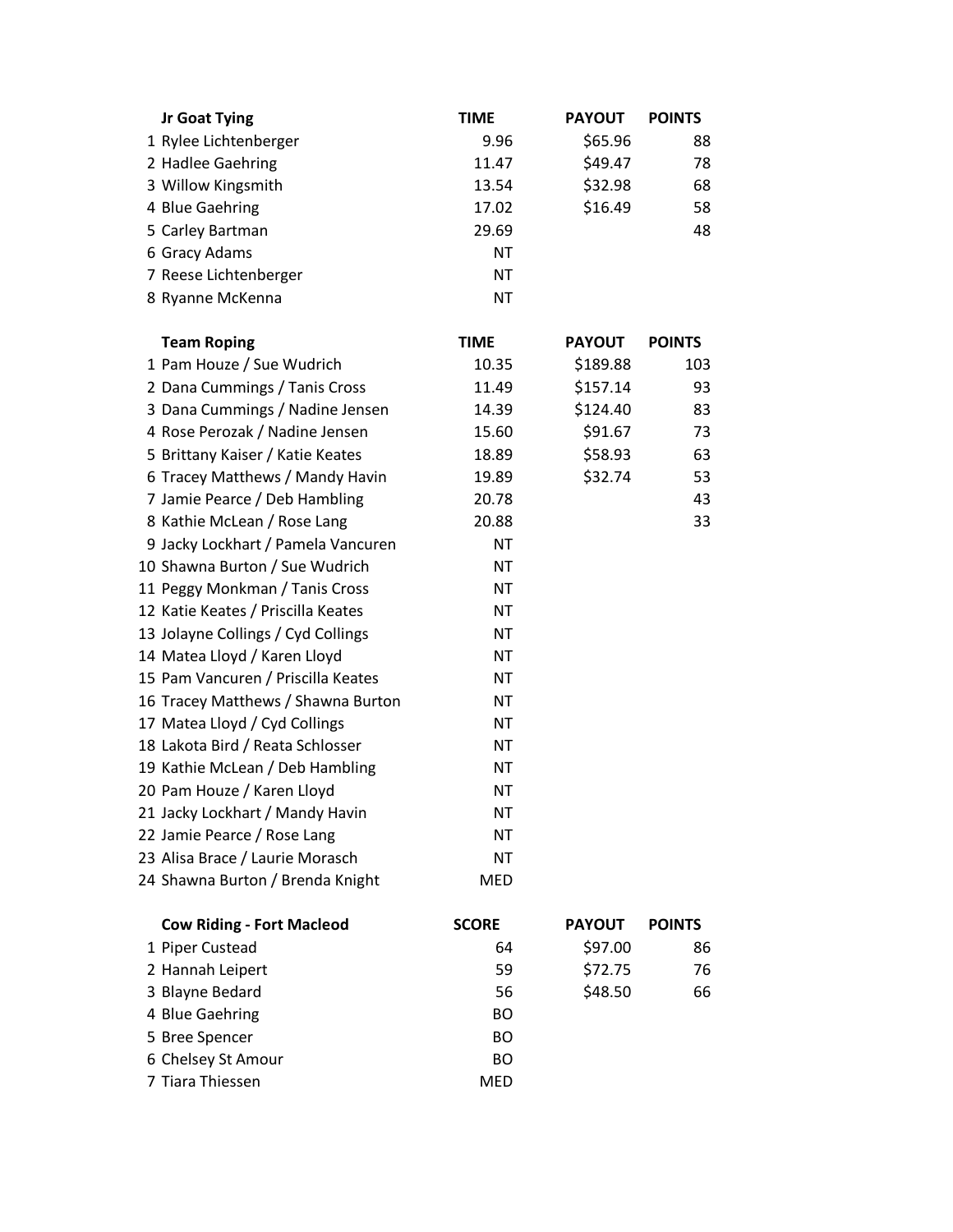| <b>Barrel Racing</b>    | TIME   | <b>PAYOUT</b> | <b>POINTS</b> |
|-------------------------|--------|---------------|---------------|
| 1 Rose Perozak          | 15.744 | \$232.07      | 109           |
| 2 Maria Butterfield     | 15.844 | \$192.06      | 99            |
| 3 Brooke Emard          | 16.187 | \$152.05      | 89            |
| 4 Laurie Morasch        | 16.188 | \$112.04      | 79            |
| 5 Reata Schlosser       | 16.193 | \$72.02       | 69            |
| 6 Amanda Kemble         | 16.417 | \$40.01       | 59            |
| 7 Trish Brown           | 16.425 |               | 49            |
| 8 Jamie Pearce          | 16.479 |               | 39            |
| 9 Matea Lloyd           | 17.121 |               |               |
| 10 Rorie Perrott        | 17.136 |               |               |
| 11 Pam Houze            | 17.202 |               |               |
| 12 Char Emard           | 17.411 |               |               |
| 13 Alysha Marie         | 17.425 |               |               |
| 14 Jamie Kuzma          | 17.482 |               |               |
| 15 Amber Peatman        | 17.602 |               |               |
| 16 RaeAnn Knudsen       | 18.407 |               |               |
| 17 Blayne Bedard        | 18.422 |               |               |
| 18 Cyd Collings         | 18.641 |               |               |
| 19 Glynnis Turcato      | 21.543 |               |               |
| 20 Jolayne Collings     | 21.858 |               |               |
| 21 Shayna Jones         | 22.190 |               |               |
| 22 Judy Goodine         | 22.370 |               |               |
| 23 Lakota Bird          | 22.704 |               |               |
| 24 Hunter Prive         | 26.065 |               |               |
| 25 Brittany Kaiser      | 26.424 |               |               |
| 26 Kayley Goodine       | 26.538 |               |               |
| 27 Cynda Didier         | 31.739 |               |               |
| 28 Rachelle Houle       | TO     |               |               |
| 29 Lauren Lemieux       | TO     |               |               |
| 30 Brenda Knight        | MED    |               |               |
| <b>Jr Barrel Racing</b> | TIME   | <b>PAYOUT</b> | <b>POINTS</b> |
| 1 Willow Kingsmith      | 16.504 | \$89.24       | 92            |
| 2 Reese Lichtenberger   | 16.576 | \$66.93       | 82            |
| 3 Rylee Lichtenberger   | 16.701 | \$44.62       | 72            |
| 4 Ryanne McKenna        | 16.883 | \$22.31       | 62            |
| 5 Blue Gaehring         | 17.016 |               | 52            |
| 6 Natalia Schlaht       | 17.600 |               | 42            |
| 7 Carley Bartman        | 18.255 |               |               |
| 8 Hadlee Gaehring       | 18.362 |               |               |
| 9 Isabella Taylor       | 18.382 |               |               |
| 10 Gracy Adams          | 19.245 |               |               |
| 11 Carley Dezotell      | 22.026 |               |               |
| 12 Avery Pittman        | TO     |               |               |